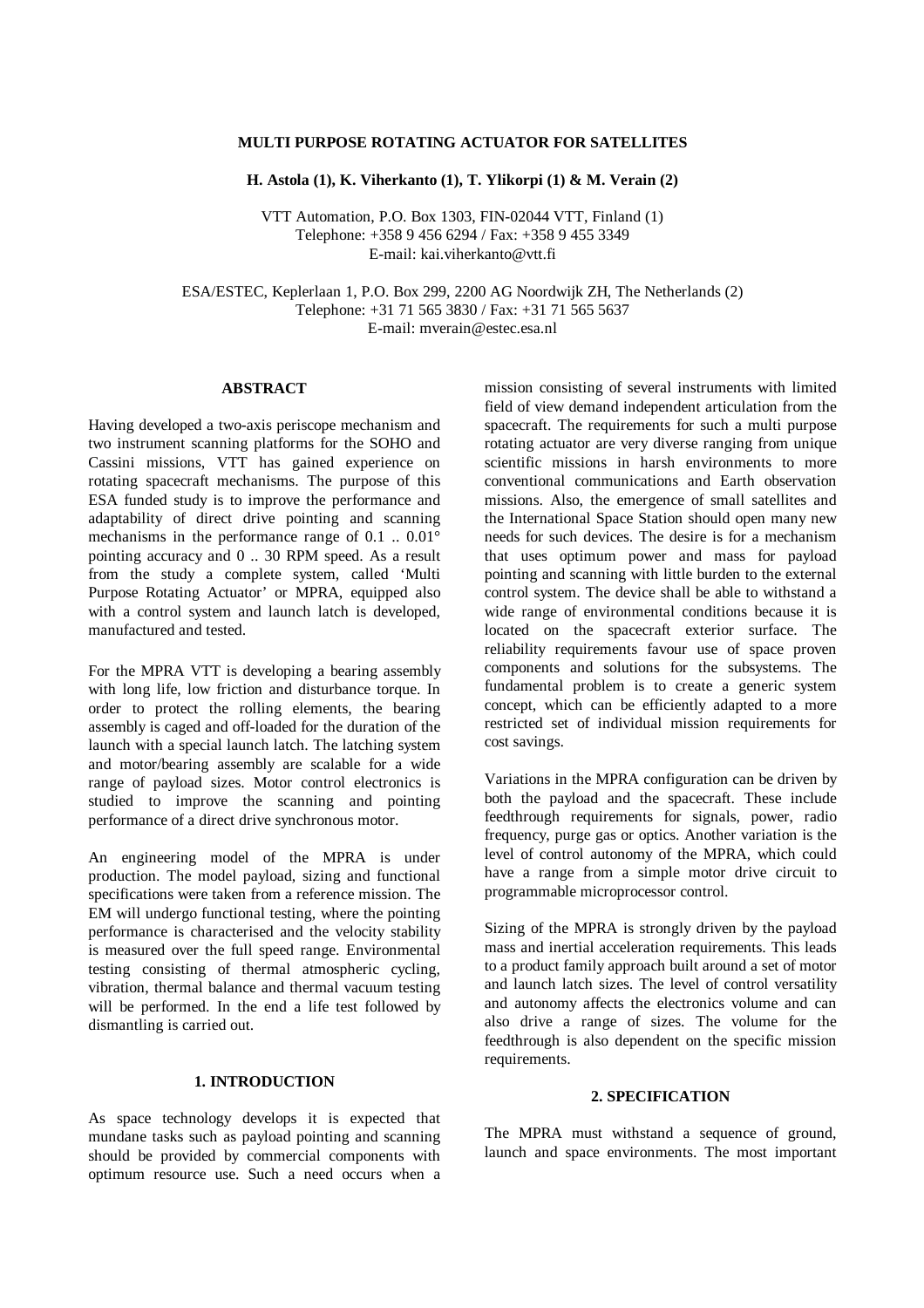environmental factors affecting the design have been assembled in Table 1.

| <b>FACTOR</b>           | SPECIFICATION                                                  |
|-------------------------|----------------------------------------------------------------|
| Operational temperature | -55  +80 $^{\circ}$ C                                          |
| Non-operational         | $-75$ +100 °C                                                  |
| temperature             |                                                                |
| Space vacuum            | $10^{-12}$ . $10^{-6}$ Pa                                      |
| Cleanliness             | $< 10000$ during assembly                                      |
|                         | $<$ 100 000 for assembled unit                                 |
| Sinusoidal vibration    | Frequency level                                                |
|                         | $5 - 20.5$ Hz $\pm 18$ mm                                      |
|                         | 20.5 - 60 Hz<br>30 g                                           |
|                         | $60 - 100$ Hz 12 g                                             |
| Random vibration        | level<br>Frequency                                             |
|                         | $20 - 80$ Hz $+6$ dB/oct                                       |
|                         | $80 - 500$ Hz $0.35$ g <sup>2</sup> /Hz                        |
|                         | $\frac{500-2000 \text{ Hz}}{3 \text{ dB/oct}}$                 |
| Acoustic                | Overall sound pressure level < 146 dB                          |
| Quasistatic design load |                                                                |
|                         | Mission dependent, expected range 30-60 g                      |
| Structural materials    | High stress corrosion cracking resistance,                     |
|                         | high corrosion resistance                                      |
| Mechanical disturbances | As low as possible                                             |
| <b>EMC</b>              | The electronics design according to MIL-                       |
|                         | STD-461                                                        |
| Magnetic cleanliness    | Minimise magnetics to $<$ 5 nT at 1 m                          |
| Chemical cleanliness    | Materials with low outgassing and low                          |
|                         | water absorption                                               |
| Life time               | 2 years on ground, $> 5$ years in space,                       |
|                         | typically 1000 cycles in atmosphere and                        |
|                         | several million cycles in vacuum                               |
| Radiation               | The design shall have potential for $> 100$<br>kRad total dose |

The range of payload physical characteristics have been provisionally divided in three classes ranging from 0.05 kgm to 4 kgm based on the payload mass multiplied by the center of gravity distance from the MPRA interface. The payload inertia range is also divided in three categories in the range  $0.05 \text{ km}^2$  to 1 kgm<sup>2</sup>. Furthermore, all payloads must be statically and dynamically balanced. The payload configuration and task is highly variable. It can be a particle (charged, neutral, dust) detector, an optical or microwave instrument, an antenna, a materials processing experiment, a solar array, thermal radiator or robotic tool.

The main functions that the payload or spacecraft requires from the MPRA are described in Table 2.

|  |  | Table 2. Functional specification |
|--|--|-----------------------------------|
|--|--|-----------------------------------|

| <b>FUNCTION</b>          | <b>DESCRIPTION</b>                                                                                   |
|--------------------------|------------------------------------------------------------------------------------------------------|
| Support payload          | Provide a stiff support for the payload<br>during launch and parking                                 |
| Scan payload             | Scan the payload in a predefined profile,<br>speed range 030 RPM                                     |
| Position payload         | Position the payload in a predefined<br>location, accuracy 0.010.1°                                  |
| Deploy launch latch      | Transform the MPRA from a caged launch<br>configuration to a freely rotating orbit<br>configuration. |
| Reset launch latch<br>on | Set the MPRA to a<br>launch<br>caged                                                                 |

| ground                                        | configuration manually.                                                                                                               |
|-----------------------------------------------|---------------------------------------------------------------------------------------------------------------------------------------|
| Release<br>launch latch<br>manually on ground | Transform MPRA from a caged launch<br>freely rotating<br>configuration<br>to<br>a<br>configuration manually                           |
| Park payload (option)                         | Park payload anywhere with minimum<br>energy to sustain position                                                                      |
| Electronics diagnostics<br>(option)           | Measure relevant electronics parameters for<br>housekeeping and health check for digital<br>electronics                               |
| Temperature diagnostics<br>(option)           | Measure relevant internal temperatures                                                                                                |
| Mechanism state<br>diagnostics (option)       | Measure launch and parking latch state<br>Diagnose bearing health<br>Measure latch preload for ground testing<br>and latch operations |
| Thermal control (option)                      | Keep MPRA or payload<br>specified<br>in<br>temperature range                                                                          |
| Data feedthrough<br>(option)                  | <b>Electrical</b> signals<br>Radio frequencies<br>Optical signals                                                                     |
| Power feedthrough<br>(option)                 | Electricity                                                                                                                           |
| Fluid feedthrough<br>(option)                 | Purge gas<br>Process gas or liquid for thermal system or<br>materials research                                                        |
| Particles feedthrough<br>(option)             | Electrons, ions, neutrals, dust                                                                                                       |

# **3. BASIC DESIGN**

#### **3.1 Mechanics**

The mechanical design shown in Figures 1 and 2 was conceived based on the requirements and in-house experience. The motor is a hollow-shaft synchronous motor from Sagem. Owing to the low torque and speed requirements direct drive power transmission with superior lifetime can be selected. The motor is available in different sizes and its magnetic geometry can be optimized for pointing or scanning applications. The encoder is mounted directly on the output shaft. The accuracy of the encoder is selected depending on the application. For low accuracy (0.1°) a resistive potentiometer is sufficient while for better accuracy (0.01°) a resolver is used. The bearings are a pair of thin section angular contact ball bearings from Kaydon with soft preloading and ion-plated lead lubrication (ESTL, England). The bearings are in back to back configuration. Soft preloading with about 50 N is required to maintain low bearing friction in a variable thermal environment. The preload is imposed with a flexible membrane, which is integrated to the shaft with electron beam welding. The preload is adjusted with a shim ring after characterization of the membrane stiffness. The bearing type, preload and lubrication were selected in order to minimize bearing torque (< 10 mNm) and maximize bearing life. The bearings were chosen of dissimilar size in order to be able to turn and grind the bearing seats all with one mounting to the lathe yielding higher precision. The goal for the geometric tolerances of the bearing assembly is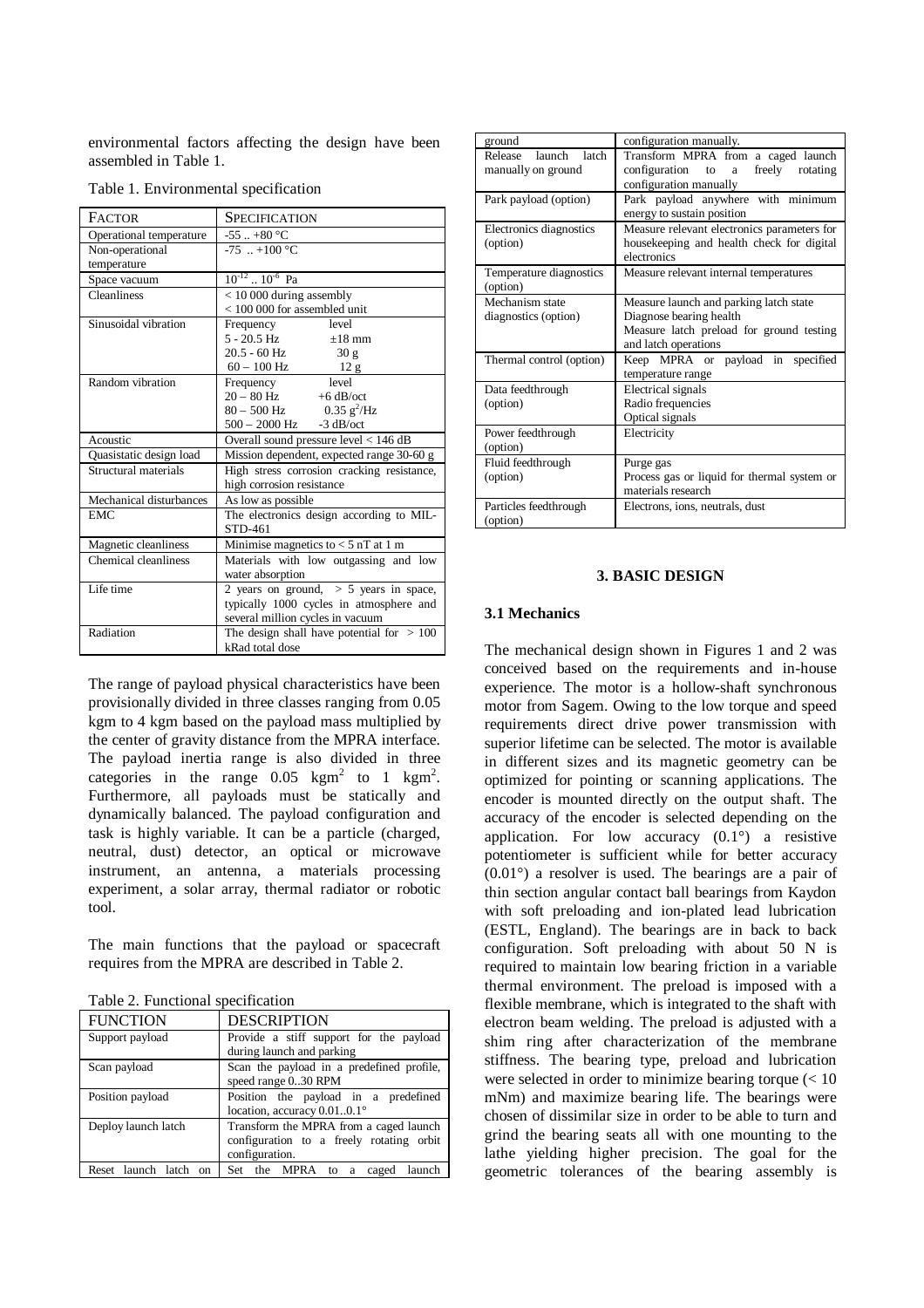

*Figure 1. Mechanical configuration.*

ABEC7. The volume inside the hollow shaft is reserved for feedthrough components. The bearing assembly is surrounded by ring shaped circuit boards. A cylindrical housing with ports for connectors contains the afore mentioned components. The bottom of the spacecraft side housing is conically shaped to increase its stiffness.

The launch latch (Fig. 2) is required to protect the payload and bearings from extremely heavy spacecraft induced vibrations during rocket lift off. The launch latch consists of a band and multiple clamps around the rotating payload platform circumference. The clamps compress and lock the payload platform to the static structure when the band is tightened. In the bearing assembly the shaft is locked with a contact between two conical surfaces and the smaller bearing is off-loaded while the larger bearing is preloaded for launch. Rotation is further prevented by a toothed profile in the two structures. The number of clamps, circumference and band tension is selected based on the payload characteristics and launcher vibration environment. The launch latch is deployed with a wax thermal actuator (WTA). Its limited load capacity requires the use of a force reduction mechanism for high latching loads. The force reduction mechanism, which is actually an over-center mechanism, is used to decrease the high 4000 N tension load in the latch band down to 50 N that can be handled by the wax thermal actuator. The basic idea with the over-center mechanism is to use a two-joint lever assembly to locate the high tension load so that its line of direction passes very close (a fraction of millimeter) to a rotating joint. In this way the holding force with the main lever can handle the high tension load. In an earlier project it was discovered that with such a mechanism including two rotating joints and high load forces, the friction of the joints became a significant disturbance for operation. A solution was to use low friction needle bearings, which however required much room for bearing seats and made the mechanism big and heavy. For the MPRA a new design to remove the bearings was developed. Both rotating joints were realized, instead of rotating bearings, with swinging joints. In the swing joint, as we call it, a sharp edge is swinging against a corner, thus the swing angle is limited but still enough for operation. An immediate drawback of the design is the high contact pressure that is present in the joint. However, the contact area is so small that even under plastic deformation, the release force is able to separate the surfaces even if the contact area is fully (cold) welded. Thus the joint is able to function under worst case conditions where lubrication (not actually needed) fails and the joint becomes completely cold welded. The swing joint is also a separable joint; after the sharp edge has rotated the line of force is directed so that the swinging part of the joint is able to rotate around the corner and thus completely sets the moving end of the latch free. In this way the travel of the latch free end is not limited by the locking mechanism. Additional means to direct the motion of the free end can be developed. An additional auxiliary lever is used to positively hold down the main lever. The WTA operates the auxiliary lever, acting only against friction, which sets the main lever free to open, and if necessary, pushes the main lever into the beginning of the opening. The latch self opens with the aid of the tension in the tightening band.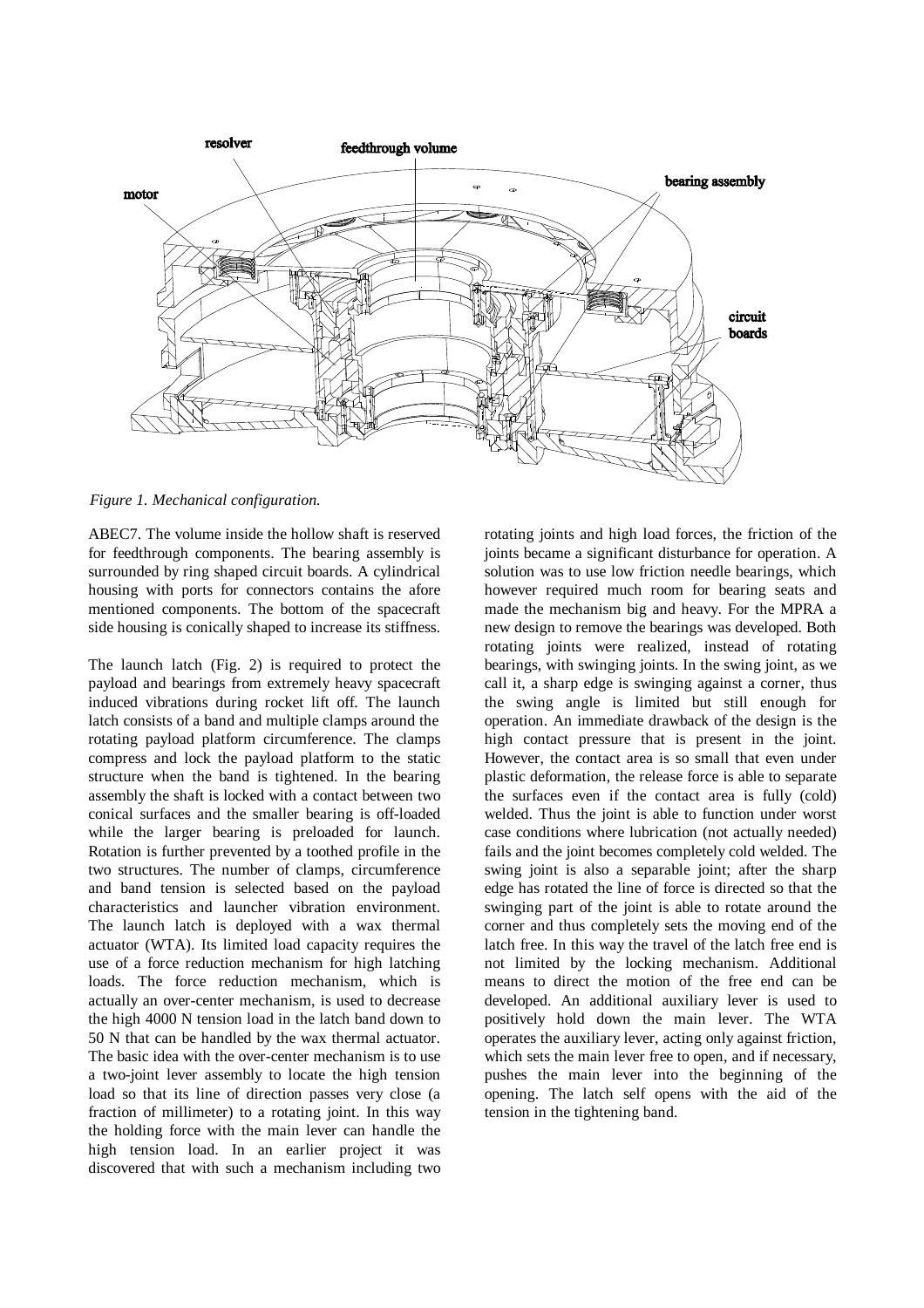

#### *Figure 2. Launch latch.*

The launch latch can also be outfitted with a more powerful actuator, such as a shape memory actuator, thereby eliminating the force reduction mechanism.

### **3.2 Electronics**

The MPRA electronics unit controls the MPRA operation according to short high-level commands. The operation of the actuator is highly autonomous. The operational modes include the nominal functions of the realized hardware (positioner or scanner). The desired pointing/scanning modes are defined by the payload mission. The open loop pointing and scanning performance can be improved with feedback control algorithms. Different torque modes can be selected both in the pointing and scanning configuration in order to optimize the use of power. Acceleration/deceleration ramps will be used to decrease disturbations towards the platform.

The direct drive synchronous motor is controlled by supplying roughly sinusoidal currents to the two phase windings of the motor. In a constant speed scanning application, a good speed stability is one of the key performance measures to be optimized. In open-loop operation current waveforms, optimized on-ground for stable rotation and stored in PROM look-up tables, are used. In feedback control operation the position data read from a two-speed resolver is used to modulate the amplitude or the frequency of the controlling currents. The use of different input tables and different feedback algorithms are studied with dynamic simulations and with the engineering model.

The control of the MPRA operation is based on an 80C32 8-bit microcontroller. The program and look-up tables are stored in PROM memory (size up to 64 Kbytes). The data RAM will contain the execution time data and parameters that change during the operational lifetime. The properties of the microcontroller include modes for reduced power consumption. The host interface communication works through an RS-422 serial bus. In order to have savings in PC board area, electronics mass and power consumption, the necessary discrete logic is implemented with a field programmable gate array (FPGA) circuit.

The microcontroller writes the motor phase current data into two 8 bit digital-to-analog converters (DACs) followed by linear voltage to current converters. The benefits of a linear converter, in contrast to a switch mode converter, are low component count, high reliability and low development risk, and better EMC behavior. The efficiency of this solution is, however,